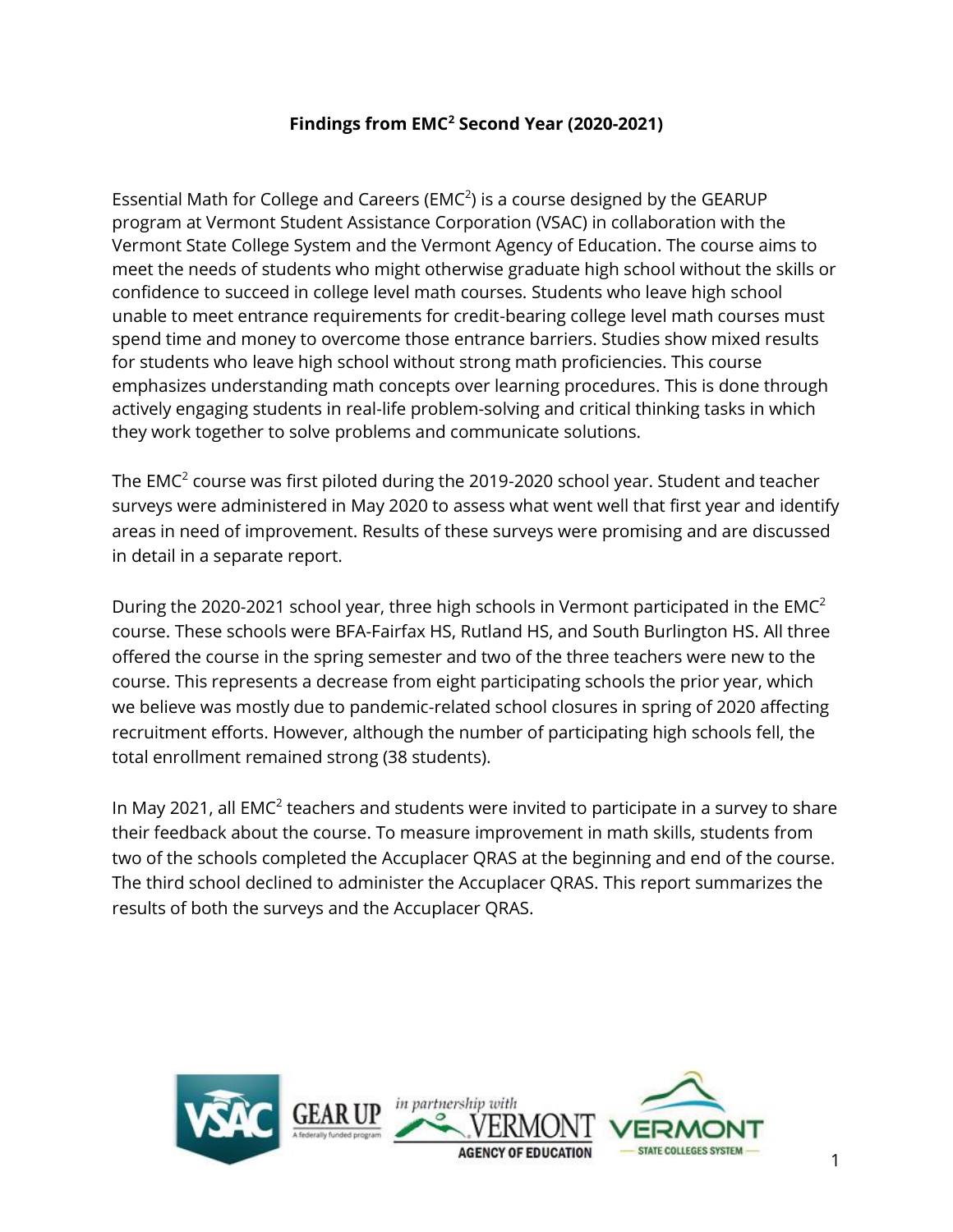# **Summary of key findings**

- Survey response rates were high, with all three teachers and 79% of the 38 students completing the survey. Such strong participation rates suggest students and teachers felt highly invested in the course.
- A large proportion of students reported positive outcomes following the course. For example:
	- o 73% of students reported feeling better about math after taking the course compared to before taking it. 27% of students said their feelings did not change, and none reported feeling worse about math after the course.
	- o 75% of students reported improved math skills after taking the course compared to before taking it. The remainder said their skills did not change.
	- o 62% of students reported improved confidence in their math ability after taking the course compared to before taking it. Only 3% (one student) reported worse confidence. The remainder said their confidence did not change.
- When asked if they would recommend EMC<sup>2</sup> to other students, 62% of students answered "yes" and 34% answered "maybe." Only 3% (one student) said they would not recommend the course.
- Results suggested the perceived impact of  $EMC<sup>2</sup>$  on students' futures ranged from neutral to positive:
	- $\circ$  48% said EMC<sup>2</sup> made them feel better about passing postsecondary math courses, and the remaining 52% said the course had no effect.
	- $\circ$  31% said EMC<sup>2</sup> either helped them prepare for their existing postsecondary plans or improved their confidence in achieving those plans, and the remaining 69% said the course did not impact their plans.
- Teachers this year, like last year, strongly endorse this course as effective for strengthening students' skills and confidence.
- Two of the teachers felt the course went well overall despite challenges presented by the remote/hybrid schedules used this year, while one teacher thought the course did not work well for their students.
- Accuplacer scores were higher at the end of the course than at the beginning of the course. This increase was statistically significant but modest, with a mean improvement of approximately 8 points between the pre-test (*Mean* = 238, *Standard Deviation* = 19) and post-test (*M*=246, *SD*=12).

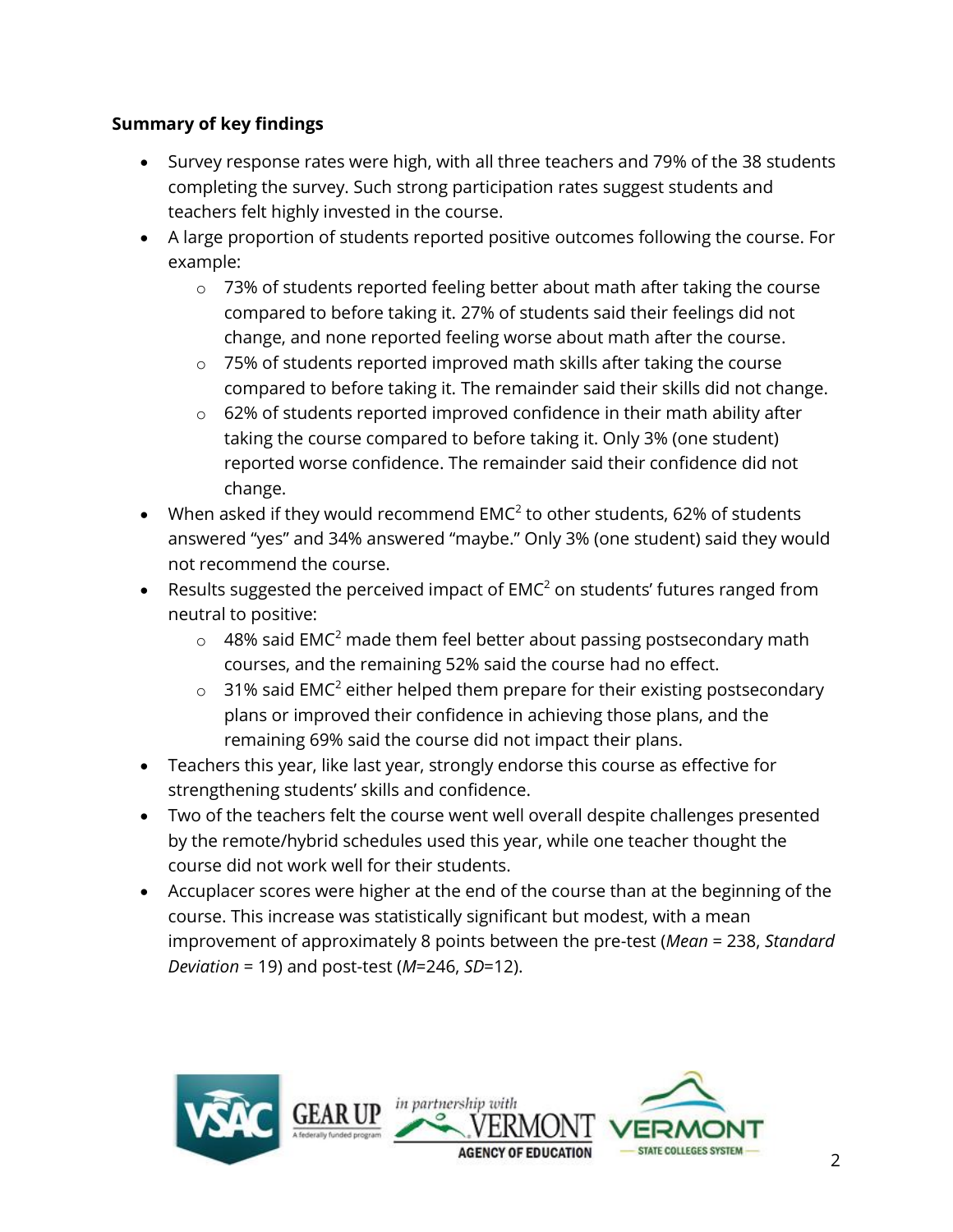## **Student Survey Results**

### **Participants**

Across the three schools, 38 students were participating in the course when the survey was administered. A total of 30 of these students responded to the survey, for an overall participation rate of 79%. Among participating students:

- 89% of participating students were seniors; the rest were juniors.
- 75% had taken Algebra 2 or equivalent and 18% had taken Pre-Calculus.
- 33% were female, 50% were male, 3% provided an alternative answer, and 13% skipped the question.
- 50% said at least one parent/guardian had formal education or training after high school, 39% said their parents/guardians did not have any formal education/training after high school, and 11% did not know.

## **Student-reported outcomes after taking EMC<sup>2</sup>**

Overall positive responses from students overwhelmingly outnumbered negative responses, and frequency of neutral responses varied by question.



• 73% of students reported improved attitudes toward math (60% in 2020):

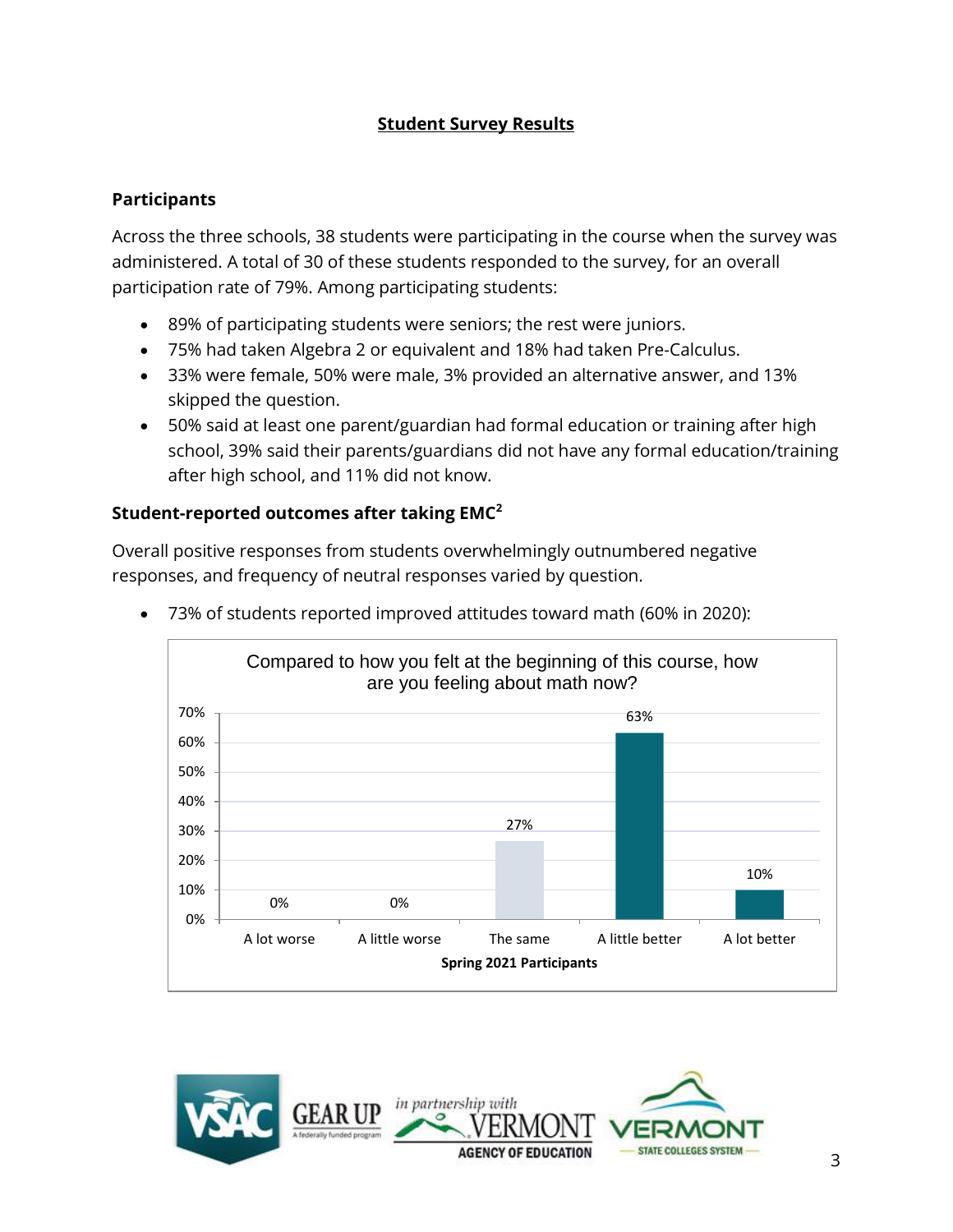

• 75% believe their math skills improved (73% in 2020):

• 62% reported increased confidence in their math ability (45% in 2020):



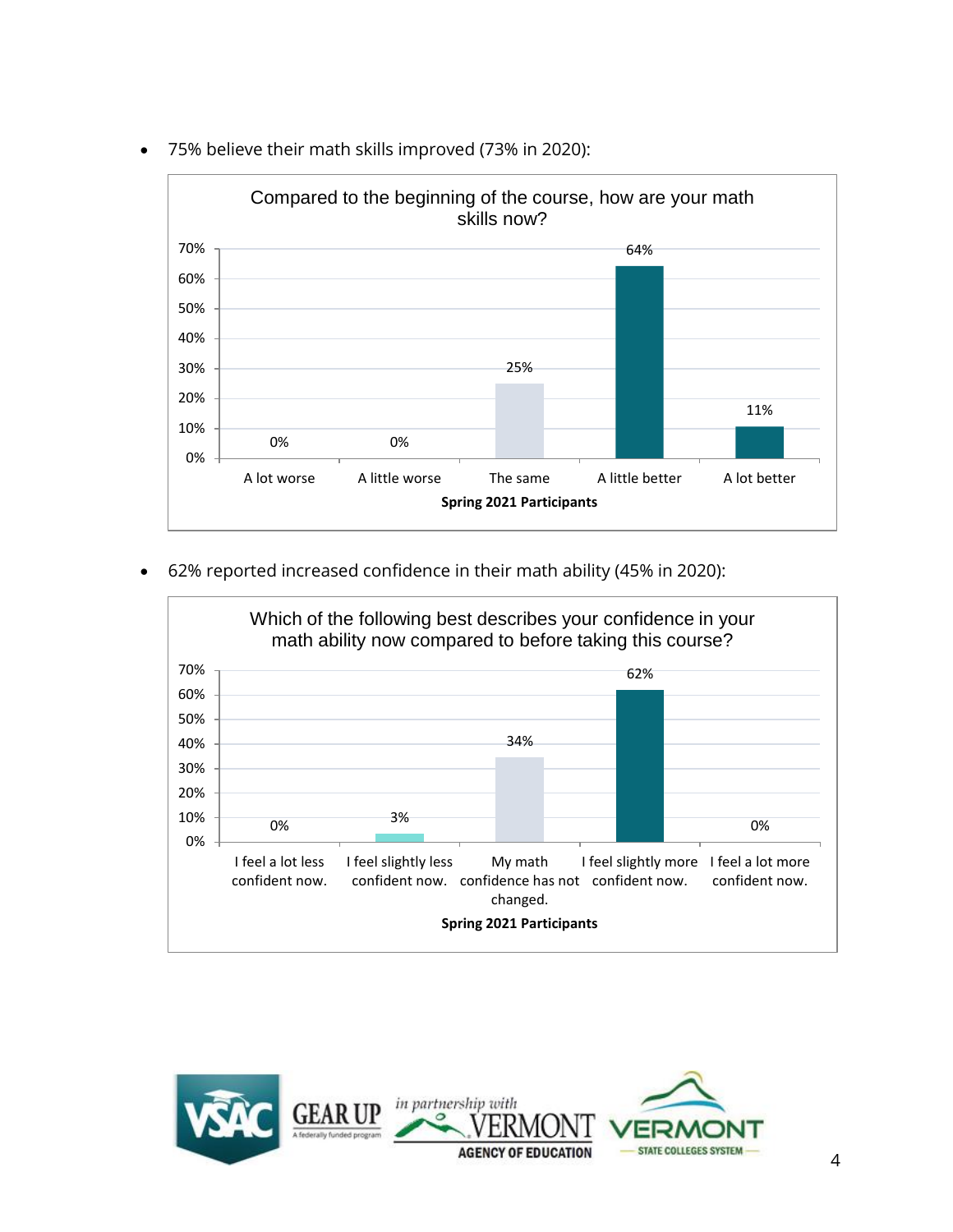## **Impact of EMC<sup>2</sup> on students' futures**

The majority of students reported having plans to pursue postsecondary education or training. 47% planned to attend a college or university, 20% planned to attend trade school, an apprenticeship, or some other training program, and 3% planned to enter the military.

Survey responses indicated that although the course did not cause students to change their postsecondary plans, the course positively impacted students' confidence and helped students prepare for their plans.

- When asked how the  $EMC<sup>2</sup>$  course changed or influenced their plans for the future, 69% of students said the course didn't impact their plans. However, 15% said the course improved their confidence about using math in the future, 8% said it helped them gain knowledge relevant to their postsecondary plans, and 8% said it helped them prepare for their existing postsecondary plans.
- 48% said EMC<sup>2</sup> made them feel better about passing postsecondary math courses (33% in 2020):



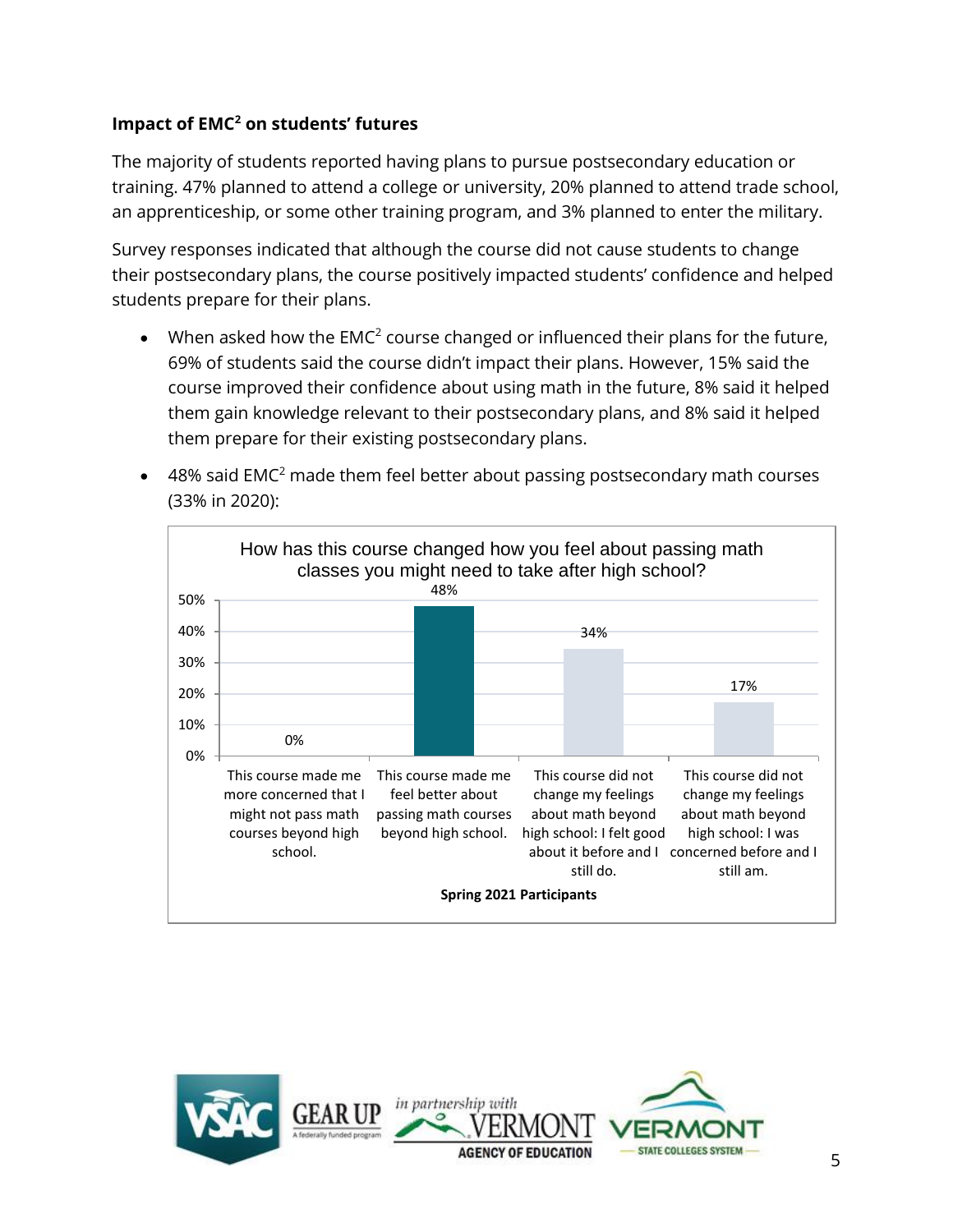# **Student feedback about who should take EMC<sup>2</sup>**

Student responses indicated strong support for the EMC<sup>2</sup> course. 62% of students said they would recommend the course to other students, whereas only 3% (one student) would not recommend the course. The remaining 34% answered "maybe."



Students were given the option of explaining why they would or would not recommend the course. The student who answered "No" explained that math throughout high school "…has been the same stuff just repeated and repeated. This class was kind of pointless for me."

Among students who would recommend the course:

- 39% of responses included sentiments that the course deepens understanding of math concepts. For example, "A lot of useful everyday practical math was involved in this course. It has really helped me and I'd like others to have that same help." "It is a class that actually presents real world problems for math that you need to solve." "If you are having a hard time with math this course is good for you because it allows you to get a better understanding."
- 56% of students mentioned that the course was a good way to review past math content and/or prepare for their future educational plans. For example, "I would suggest this class to Seniors preparing for college." "I would recommend this course to other students if they want to have their math skill intact before heading to college or where ever there going."
- 22% of students cited enjoyment or quality of the class as a reason to recommend it. For example, "It's fun for a math class."

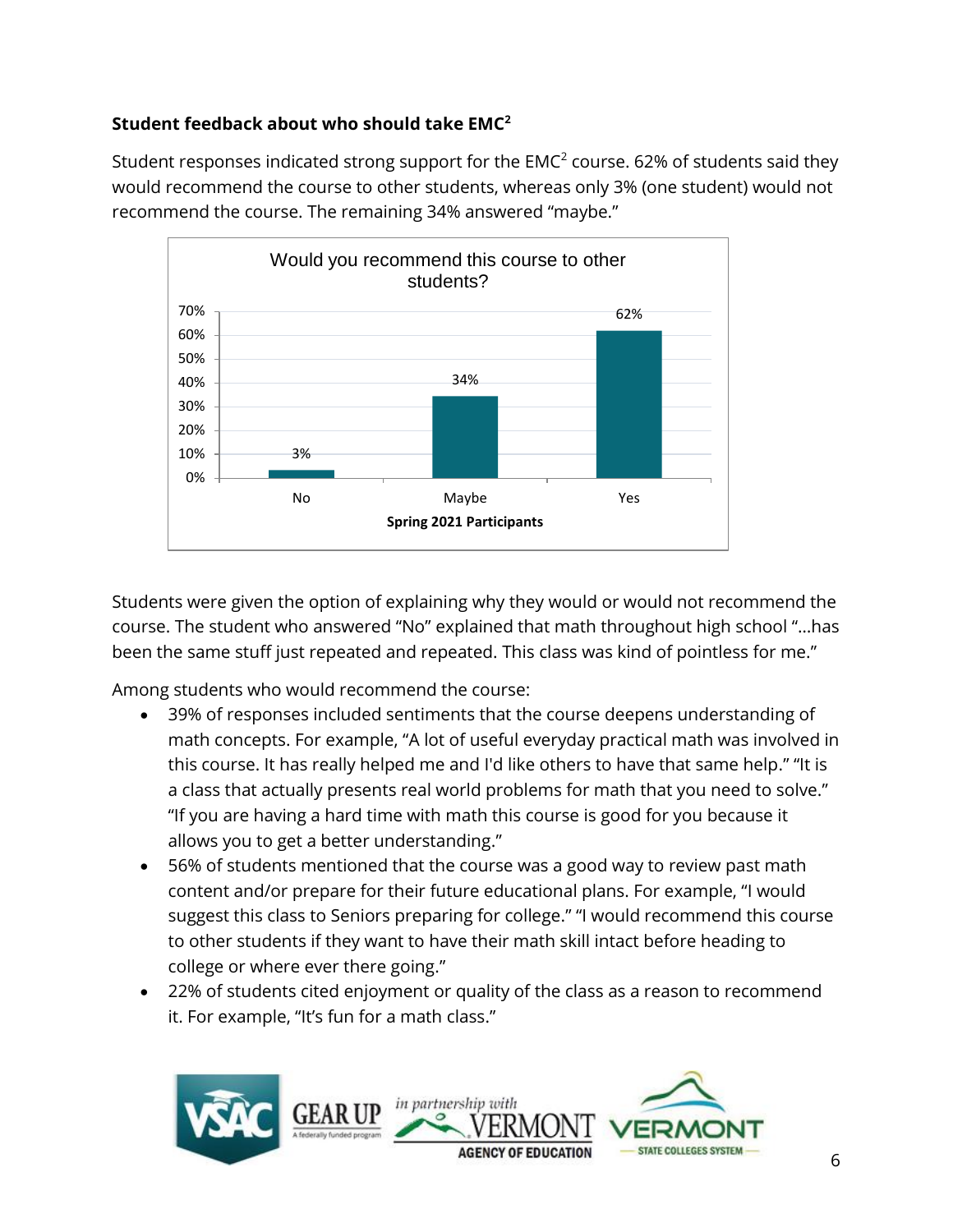Among the ten students who answered "Maybe," six shared their reasoning:

- Two focused on the student's needs, saying it "depends on what their skillset is" and "if they need math help."
- Two referenced effort level, saying the class is "not as easy as I thought it would be" and that it is "a fun class… but it can be brutal at times."
- Two more mentioned complaints about the course itself. One said, "the class seemed kind of all over the place for me" and the other said, "some of the questions were a little too complicated for the course itself."

The only student who would not recommend the course answered that "math is boring," suggesting they may not recommend any math course regardless of its quality.

Students also gave feedback about what type of student is a good fit for the course. Common topics included the following:

- Students who struggle with math or dislike math (36% of responses)
- Students who want to review math concepts in preparation for their futures (21%)
- Students who are smart or good at math (18%)
- Students who are willing to put in hard work (18%)
- Students who are interested in the unique content or style of the course (7%), such as "someone who is looking for a class that teaches real-world math" or "someone willing to learn more adaptively."
- 10% of students said "any kind of student" would be a good fit for this course.

### **Student perceptions of the course recruitment process**

Enrollment for  $EMC<sup>2</sup>$  for the 2020-2021 school year typically would begin in March of 2020. We had expected students to have conversations with their math teachers and their school counselors that spring about the  $EMC<sup>2</sup>$  course and reasons to enroll the following school year. Unfortunately, school closings due to COVID meant this process could not happen in person, and it was unclear whether these conversations happened virtually or not at all. To gain a better understanding of how this years' students were recruited into EMC<sup>2</sup>, we added two new questions to the spring 2021 survey that focused on the course enrollment process.

First, we asked students how they first heard about the course. The majority reported first hearing about EMC<sup>2</sup> from their school counselors (59%) and/or math teachers (31%). Smaller proportions reported hearing about the course from other teachers (7%), students (10%), and parents (3%). These results confirm that, as expected, most students are being

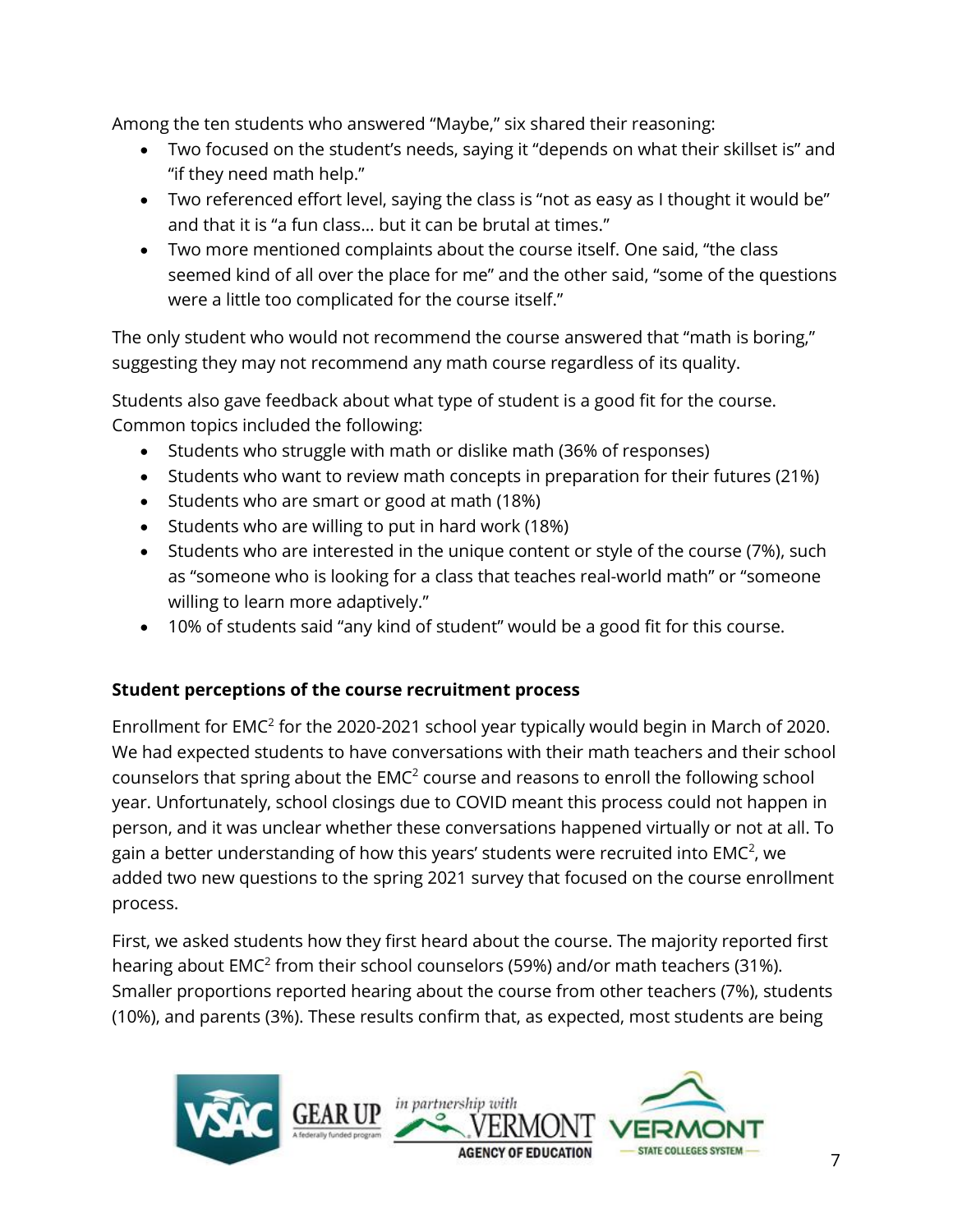recruited for the course by school counselors and math teachers at their school. However, the fact that 10% (three students) first heard about the course from their peers suggests that news of the course is beginning to spread by word of mouth.



We also asked students how much choice they had in whether to take the course. Most students (86%) believed they had at least some influence over the decision. This finding is promising because we expect these students to feel more invested in the course. The remaining 14% of respondents (4 students) felt they had "little or no choice" in whether to take the course. Although this group included one student who provided overwhelmingly negative feedback on the course, the remaining three students' responses on the survey did not appear different from those who felt they had a say in their enrollment.



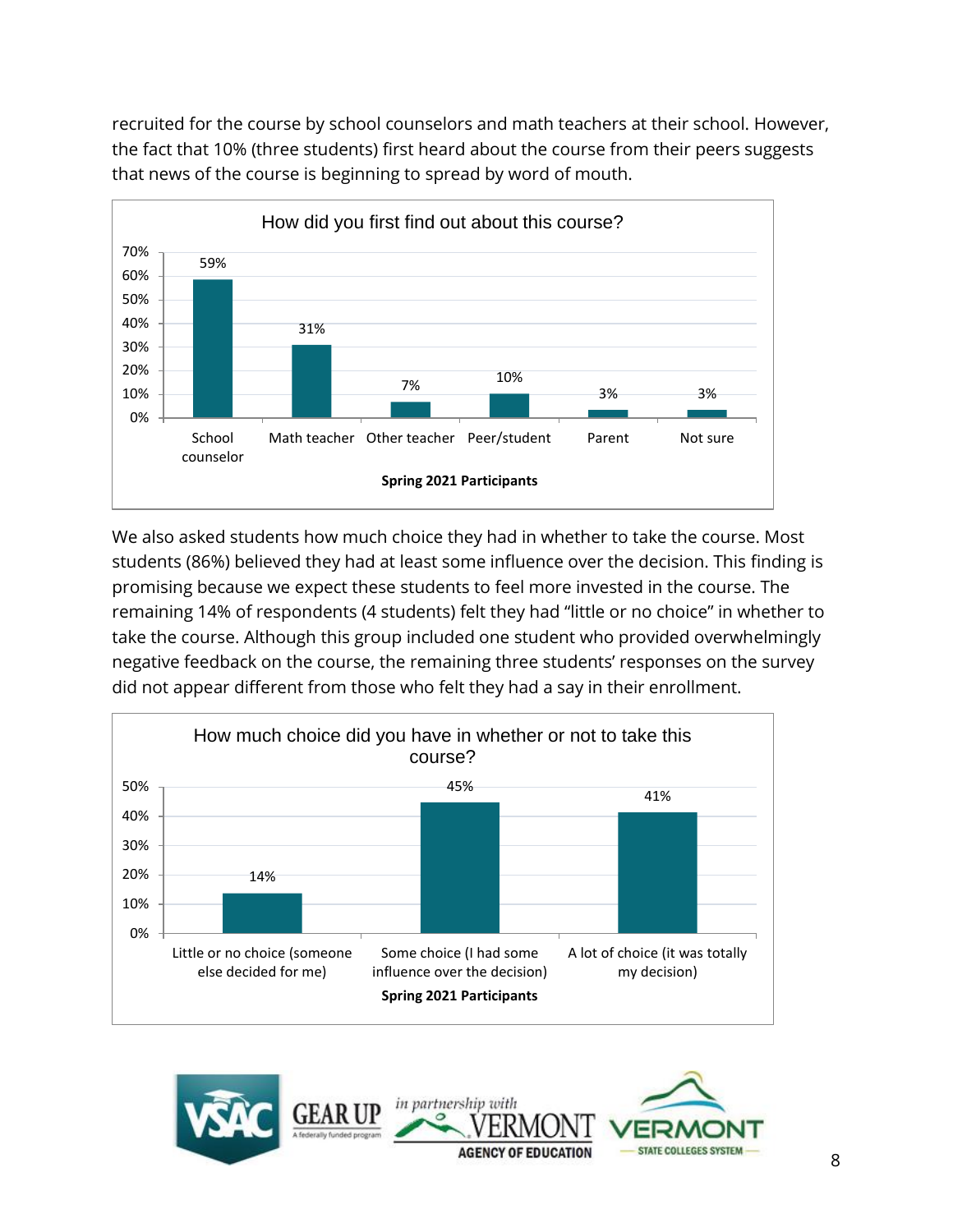# **Student feedback about the course overall**

The survey included two open-answer questions requesting feedback on (a) what about the course went well and (b) what did not work or should be improved. A surprisingly high proportion of students not only answered these questions but provided thoughtful and constructive feedback. Response rates on these questions were 83% and 77%, respectively.

Responses about what went well focused on the following themes:

- Aspects of the course approach or design such as use of real-world examples, group work, and level of detail in equations (36% of students)
- Specific activities or topics covered, such as graphing and reviews (16%)
- Aspects of the classroom environment such as the teacher, the freedom to ask questions without judgment, and "the enthusiasm in class" (12%)
- Pace or ease of the course (12%)
- 8% of students used this space to say, "keep doing what you're doing."
- 16% of the students provided answers like "I don't like math" or "don't have any."

When asked what did not go well or needs improvement, 6 students (26%) used the space to say they could not think of anything to improve. The remaining responses focused on the following:

- Questions were worded badly or too complex (22%)
- Specific component of the course, such as "the homework" or "small activities" (13%)
- Aspects of course logistics, such as the way assignments were posted, the need to work online, and limited space to write down answers (13%)
- Organization of the topics covered (9%)
- Workload too high (9%)
- Other ("make it more fun" and "less math") (9%)

Students were asked the optional question, "Is there anything else you want to tell us?" The only student who responded to this prompt shared the following advice: "Try to push this type of class in more places, it was really helpful."

Finally, students were asked if they would like to be contacted for a possible follow-up survey. Two students answered in the affirmative and provided their contact information.

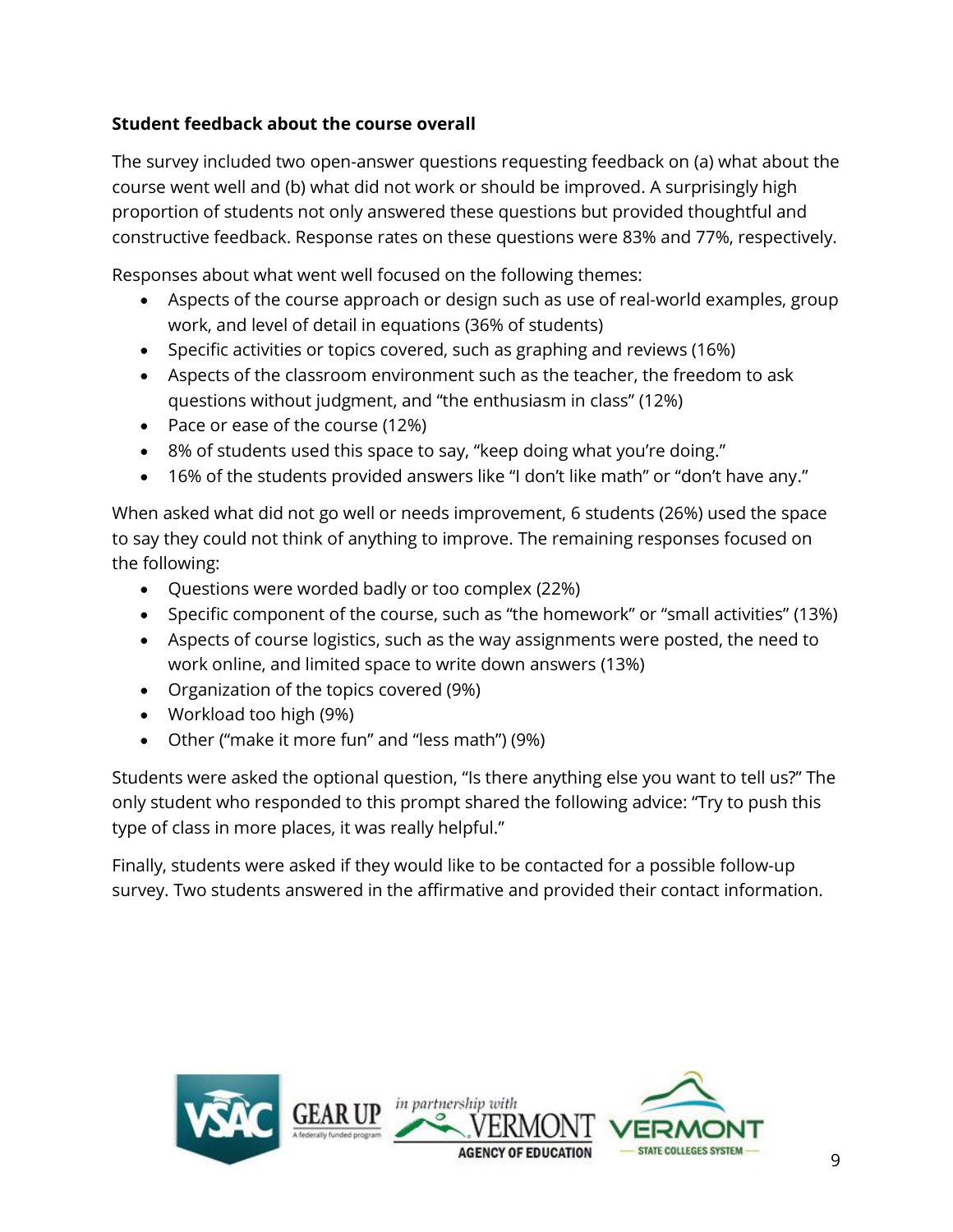## **Differing responses observed between students who did and did not take Algebra 2**

After the 2019-2020 pilot year, notable differences were observed between students who had taken Algebra 2 and those who had not. Such differences were less prominent this year, but we observed three trends among the 7 students who had not taken Algebra 2.

First, a larger proportion of students who had not taken Algebra 2 felt they had limited choice in whether to take  $EMC<sup>2</sup>$ :

- 43% felt they had little or no choice (compared to 5% among Algebra 2 takers)
- 14% felt they had a lot of choice (compared to 48% among Algebra 2 takers)

Second, fewer reported improved confidence in their math ability after taking  $EMC<sup>2</sup>$ :

• 100% said their confidence did not change (by contrast, 14% of Algebra 2 takers said their confidence did not change and 81% said their confidence improved)

Finally, fewer would recommend the course to other students:

- 43% answered "yes" (compared to 67% among Algebra 2 takers)
- 43% answered "maybe" (compared to 33% among Algebra 2 takers)
- 14% answered "no" (compared to none among Algebra 2 takers)

### **Conclusions from the student survey**

The high participation rate and detailed quality of students' individual comments were notable, especially for a voluntary student survey about a math course. Responses showed evidence of the positive impact this course had on many students, such as increased confidence about their math ability and improved attitudes toward future math courses and math in general. These findings were similar to those observed on surveys completed in spring 2020 after the project's pilot year, and where differences were noted, they appeared to reflect improved outcomes this year. Importantly, there was no evidence that the course had a negative impact on students: In each survey year, all but one student would consider recommending the course to others, and even the negative feedback students gave was remarkably constructive in nature.

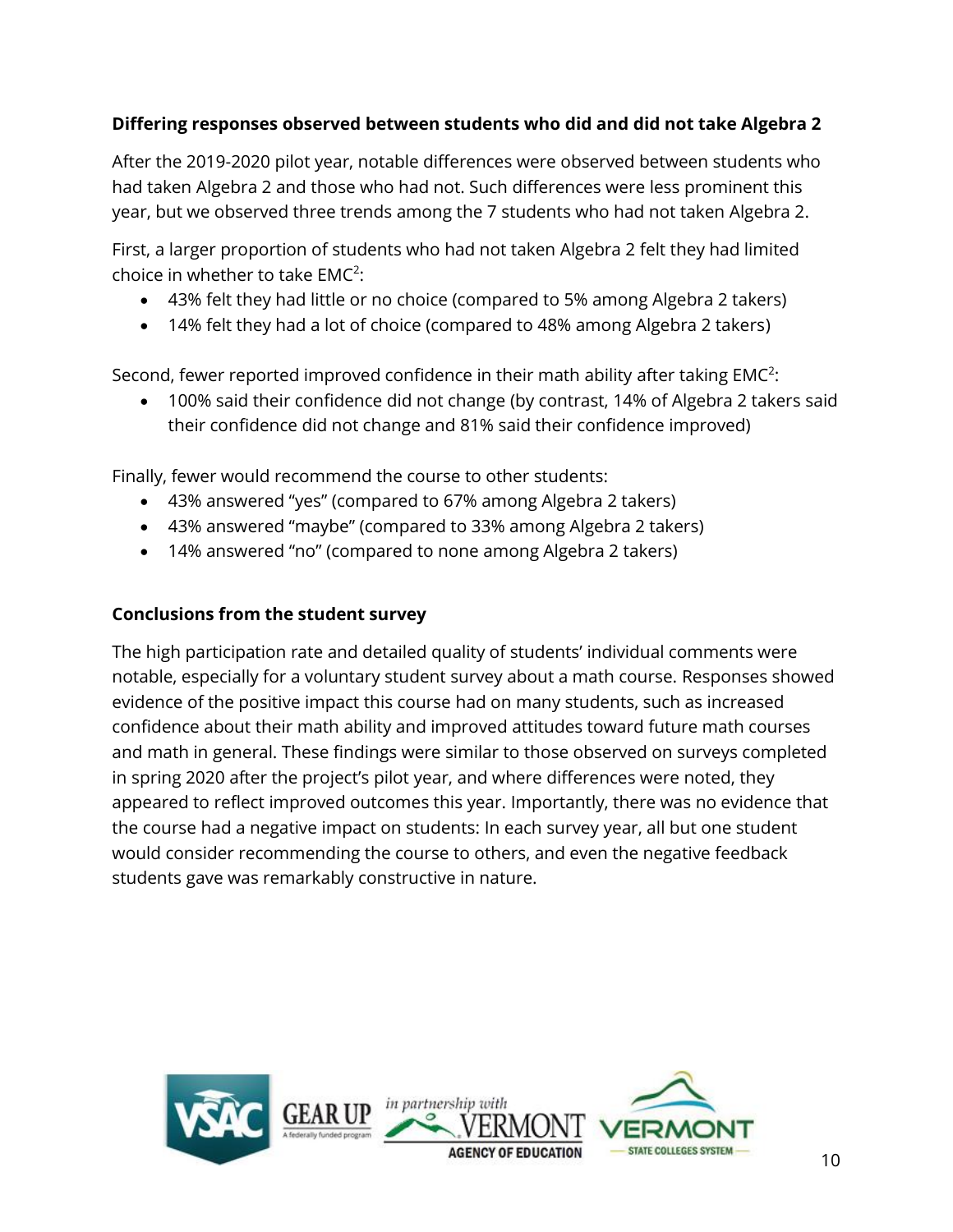## **Teacher Survey Results**

#### **About the teachers and their courses**

All three EMC<sup>2</sup> teachers participated in the end-of-year survey. One had taught EMC<sup>2</sup> last year and two were new to the course this year. All were highly experienced, having taught math for 10 or more years.

 $EMC<sup>2</sup>$  was taught during the spring semester at all three schools. All teachers reported completing Units 1-4 of the  $EMC<sup>2</sup>$  course, and one also completed Unit 5. By contrast, during the 2019-2020 school year, two of the eight teachers reported having completed the course through Unit 7 and one also completed Unit 8. We believe the remote/hybrid teaching models used by participating schools in 2020-2021 affected the teachers' ability to complete as many course units as they would in a typical year.

### **The extent to which the course met its goal**

The stated goal of the course was to *strengthen students' foundational math skills and conceptual understanding, making them better prepared for post-secondary career and learning opportunities.* During the pilot year, seven of the eight teachers thought the course met or partially met its goal. This year, however, the teachers were evenly split: One thought the course met its goal, one thought the course partially met its goal, and one thought the course did not meet its goal.

### **Feedback about whether the course reached the intended student population**

When we asked teachers what kind of students are the best fit for EMC<sup>2</sup>, they gave the following answers:

- "Motivated students" who want to improve their math
- "Reluctant learners" who aspire to college but are not well suited for a course like precalculus
- Students who need a "refresher course" but "have retained some prior content knowledge"

We also asked if the course reached the intended students. Two teachers said at least some of the students this year were the intended audience. The third teacher said, "With one or two exceptions, I really didn't have this type of student in my class this semester."

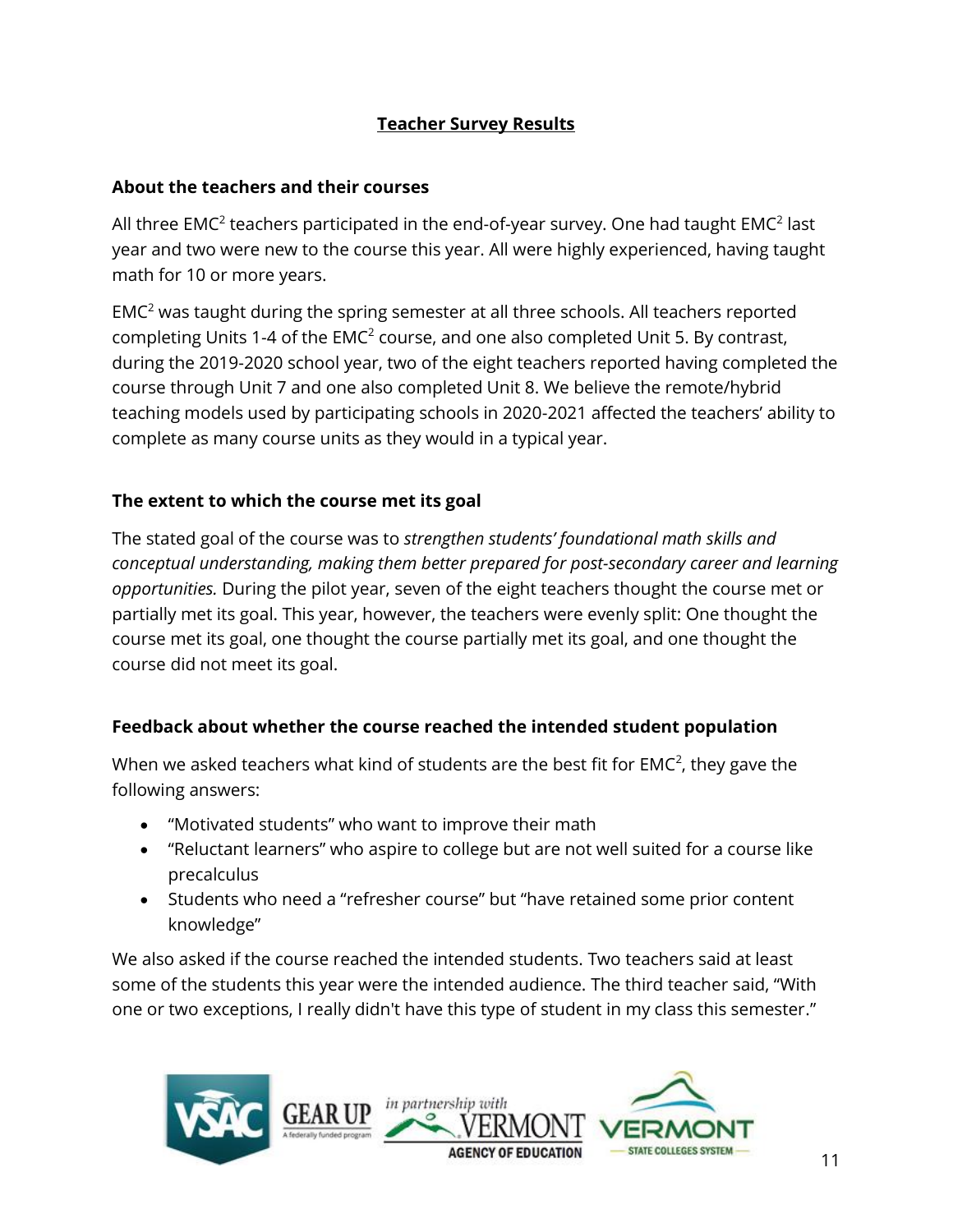## **Feedback about the course overall**

Like the student survey, the teacher survey included two open-answer questions requesting feedback on what went well this year and what needs to be changed or improved. They also provided feedback via discussions during an end of year meeting. Their feedback is summarized below:

- Teachers this year, like last year, strongly endorsed this course as effective for strengthening students' skills and confidence.
- One teacher wanted to "scrap these materials" because the "problems are overly complex for the students we are trying to reach. There's not enough practice. The assessments require a level of thinking beyond the capabilities of most of my students."
- Another teacher felt the exact opposite: "This course is amazing the focus on applied problems and collaborative problem solving is so critical! Can't wait to teach this next year under less abnormal circumstances."
- Teachers shared the math pathways at their respective schools, which included EMC<sup>2</sup> as a fourth-year course after Math 3, Algebra 2, or Statistics. The course was often offered as an alternative before taking precalculus.
- Teachers noted that the students in the course this year had some exposure to Algebra 2 concepts even if they did not pass Algebra 2. This pattern contrasts somewhat with feedback received after the course's pilot year, when there was significant concern among teachers that many students struggled due to a lack of exposure to Algebra 2.

### **Conclusions from the teacher survey**

During the pilot year (2019-2020), responses on the teacher survey were more positive and more cohesive. In spring 2021 there were only three teachers to survey and their feedback was divided: two shared generally positive feedback and one had serious concerns. The varied nature of teacher feedback this year could be explained at least in part by differences in how their schools handled COVID-era remote/hybrid learning, which in turn affected how the course was run at each school. The nature of teaching during a pandemic also makes it difficult to say how many of the issues teachers identified this year resulted from the use of hybrid/remote learning versus from the course itself.

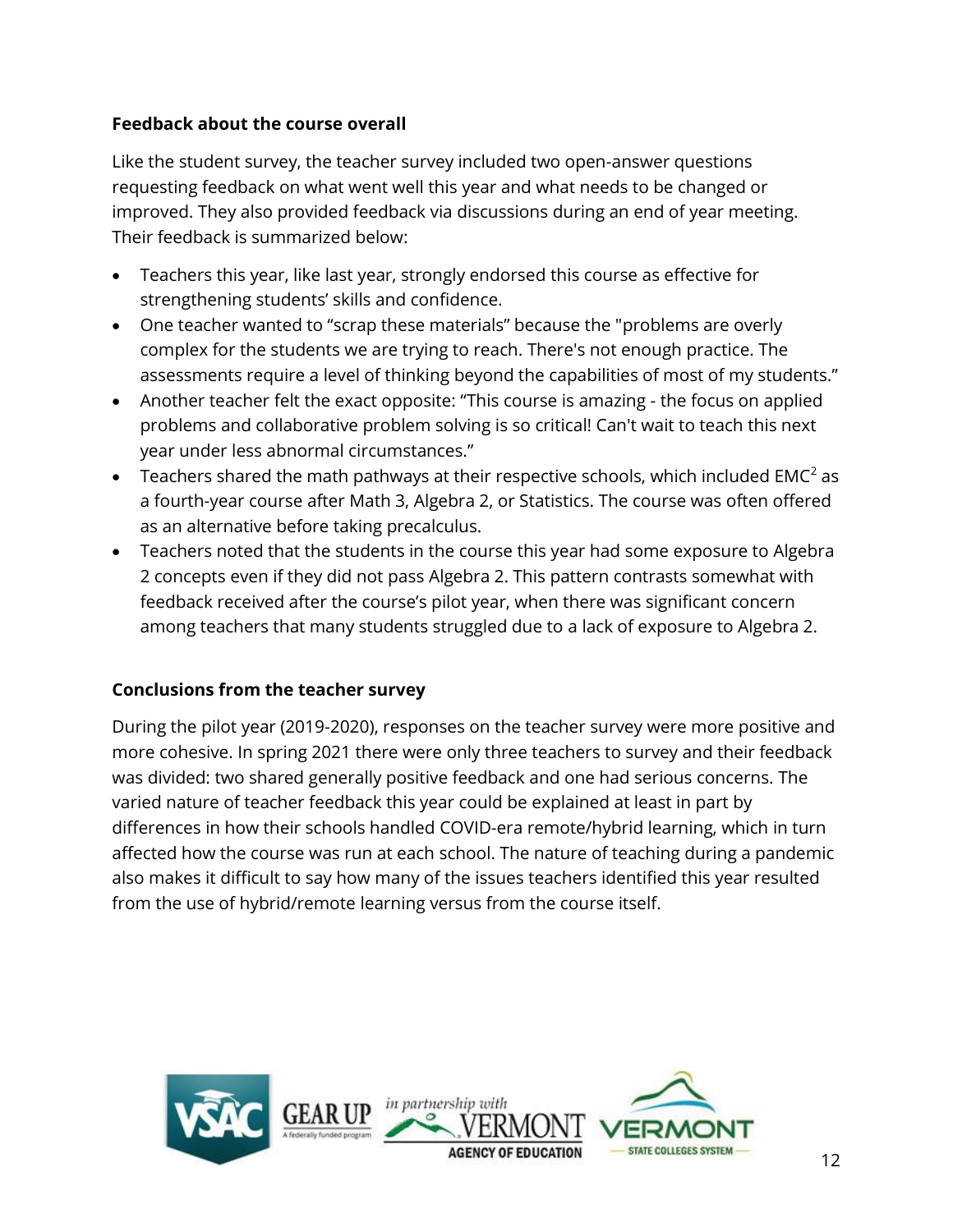## **Accuplacer QRAS Test Results**

#### **Participants**

The Accuplacer Quantitative Reasoning, Algebra, and Statistics (QRAS) test was used to measure the extent to which students' math test scores improved from the beginning to the end of the EMC<sup>2</sup> course. The pre-test was administered between January 25 and February 9, 2021, and the post-test was administered between June 1 and June 7, 2021. A total of 32 students across two schools (BFA-Fairfax and South Burlington) took the Accuplacer. Of these, 5 took the pre-test only, 4 took the post-test only, and 23 took both. Analyses focused on the 23 students who completed both the pre-and post-test but scores for the other 9 students did not appear systematically different.

#### **Results**

Students increased their Accuplacer scores a mean of 8.3 points (*SD*=19.4) between the beginning and end of the EMC<sup>2</sup> course. Although the size of this increase is modest, a paired-samples *t*-test confirmed that the change was statistically significant (*t*(22)=2.05, *p*=.026, one-tailed).

Because there was variability in how schools delivered the course this year, we explored whether Accuplacer results differed by school. We found that students at one school raised their scores an average of 14.8 points (*SD*=20.4), a difference that was statistically significant (*t*(11)=2.51, *p*=.029, two-tailed). Students at the other school increased their scores 1 point on average (*SD*=16), a difference that was not statistically significant (*t*(10)=0.24, *p*=.81, two-tailed). It is worth noting that these schools had equivalent numbers of students complete the Accuplacer (n=12 and n=11 students, respectively). Also, the students were not starting at vastly different skill levels: There was no significant difference between the schools on pre-test scores (*t*(21)=0.95, *p*=.35, two-tailed).

One possible explanation for the difference in Accuplacer outcomes between the schools is that the course was more effective at one school than the other. Feedback from the teachers adds some support to this idea. At the school that showed improvement on the Accuplacer, the teacher reported following the  $EMC<sup>2</sup>$  course materials very closely and also progressed further into the course curriculum. By contrast, the teacher at the other school reported more difficulty adapting the course to their hybrid teaching model, which meant